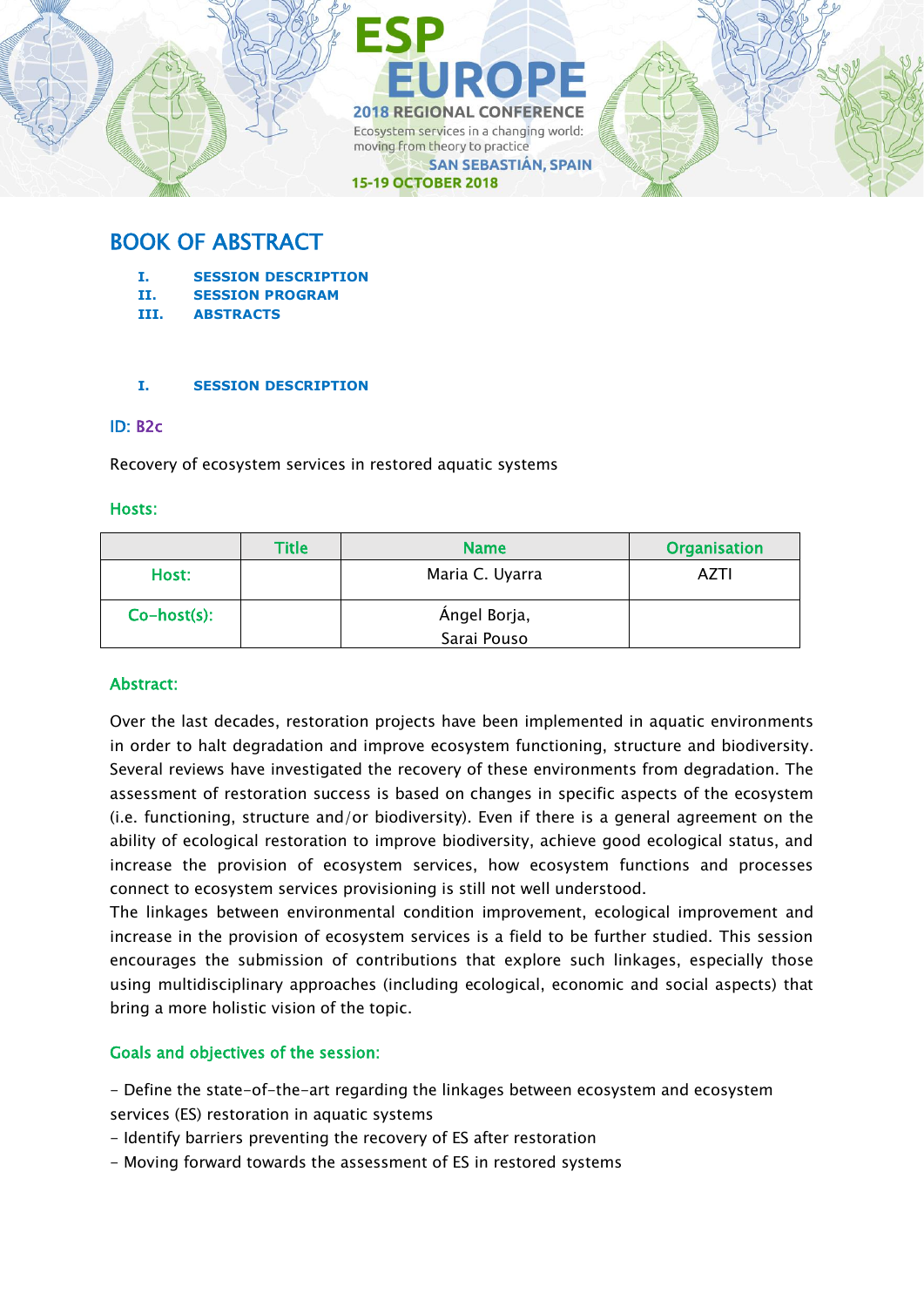

## Planned output / Deliverables:

We will promote a special issue in a scientific journal and/or a position paper on the topic

## Related to ESP Working Group/National Network:

[Biome Working Groups: B2c](https://www.es-partnership.org/community/workings-groups/biome-working-groups/bwg-2-freshwater-systems/) – Freshwater systems

### **II. SESSION PROGRAM**

Date of session: Thursday, 18 October 2018 Time of session: 16:30 – 18:00

| <b>Time</b>     | <b>First name</b> | <b>Surname</b>      | <b>Organization</b>                                                                                                            | <b>Title of presentation</b>                                                                                                                              |
|-----------------|-------------------|---------------------|--------------------------------------------------------------------------------------------------------------------------------|-----------------------------------------------------------------------------------------------------------------------------------------------------------|
| 16:30-16:45     | Daniela           | Avila               | Polytechnic<br>University of<br>Catalonia<br>(UPC)                                                                             | Natural water treatment<br>systems and ecosystem services<br>in watersheds of the Cauca<br>Department, Colombia.                                          |
| $16:45 - 17:00$ | Sarai             | Pouso               | <b>AZTI</b>                                                                                                                    | Does recovery of ecosystems<br>equal to the recovery of<br>ecosystem services?<br>Recreationalists' perceptions of<br>the recovered Nerbioi estuary       |
| $17:00 - 17:15$ | Erik              | Gomez-<br>Baggethun | Norwegian<br>University of<br>Life Sciences<br>(NMBU) and<br>Norwegian<br>Institute for<br><b>Nature</b><br>Research<br>(NINA) | Changes in ecosystem services<br>from wetland loss and<br>restoration: An ecosystem<br>assessment of the Danube Delta<br>$(1960 - 2010)$                  |
| $17:15 - 17:30$ | Sarai             | Pouso               | <b>AZTI</b>                                                                                                                    | The capacity of a restored<br>estuary to provide ecosystem<br>services: system dynamics<br>modelling as a useful tool to<br>simulate recreational fishing |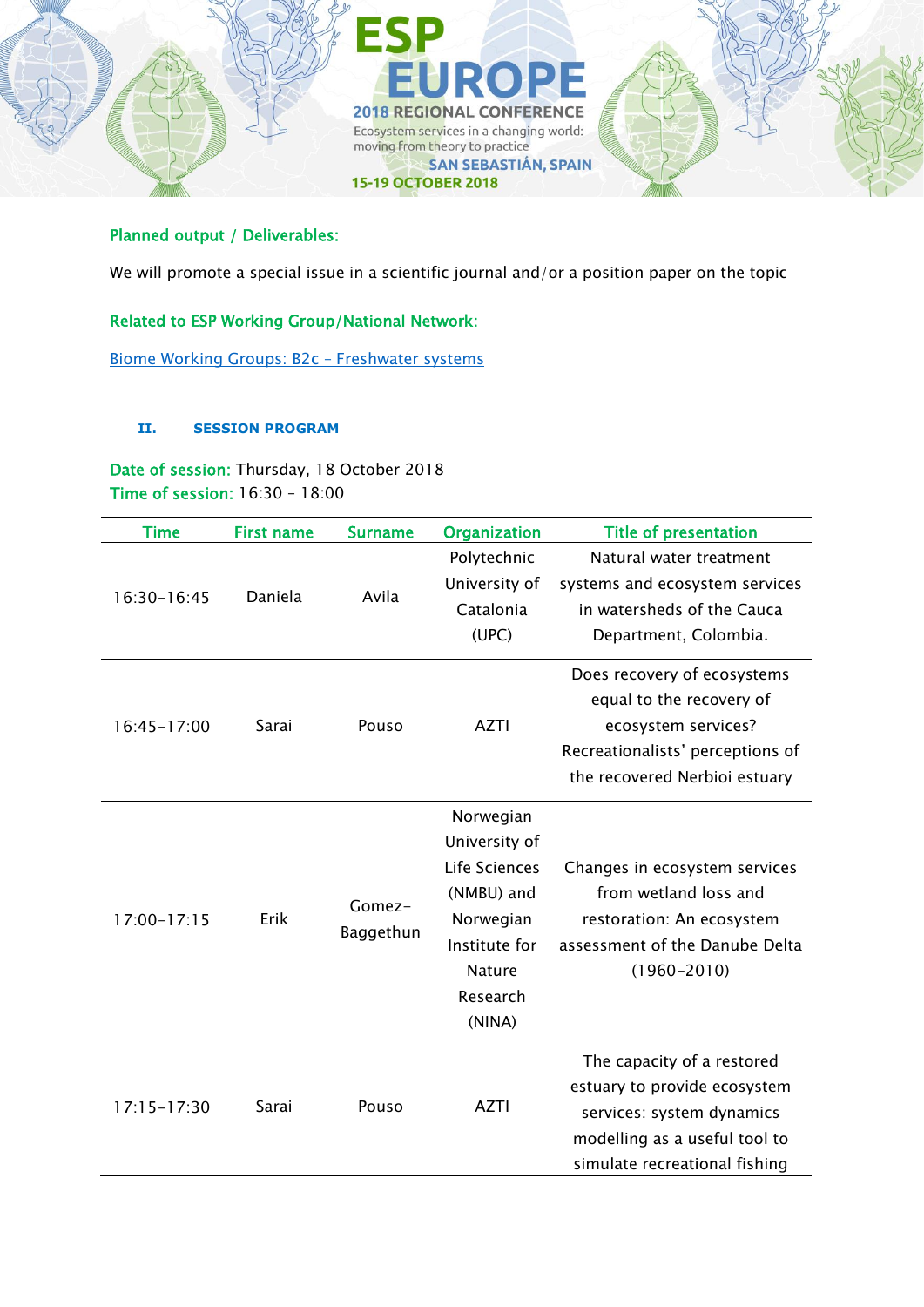

| Time            | <b>First name</b> | <b>Surname</b>      | <b>Organization</b> | <b>Title of presentation</b>                                                                                          |
|-----------------|-------------------|---------------------|---------------------|-----------------------------------------------------------------------------------------------------------------------|
|                 |                   |                     |                     | benefits                                                                                                              |
| $17:30 - 17:45$ | <b>Didac</b>      | Jorda-<br>Capdevila | <b>ICRA</b>         | Assessment of ecosystem<br>services in intermittent rivers<br>and ephemeral streams - a<br>transdisciplinary dialogue |
| $17:45 - 18:00$ | Chairs            | Chairs              |                     | General discussion and<br>questions on the topic                                                                      |

#### **III. ABSTRACTS**

*The abstracts appear in alphabetic order based on the last name of the first author. The first author is the presenting author unless indicated otherwise.*

#### 1. Type of submission: Abstract

B. Biome Working Group sessions: B2c Recovery of ecosystem services in restored aquatic systems

## Natural water treatment systems and ecosystem services in watersheds of the Cauca Department, Colombia

#### First author: Daniela Avila García

Affiliation, Country. Polytechnic University of Catalonia (UPC), Spain

Water is essential for life and important for the socio-economic development of the countries. However, the worldwide water quality and provision has been impacted by human activities at small and large spatial scale. New methods and technologies for its treatment and reuse have been proposed. The conservation, creation and restoration of wetlands and buffer strips are examples of natural treatment systems with a high potential for their integration into the landscape and the ecological functioning of rivers, which also contribute to improve the ecosystem services related to water availability and quality. In this research, we analyzed water-related ecosystem services based on the Toolkit for Ecosystem Service Site-based Assessment (TESSA) and tree protocols for the evaluation of the ecological quality of riparian vegetation: RQI (Riparian Quality Index), QBR (Qualitat del Bosc de Ribera) and CERA-S (Evaluation of the Ecological Status of Andean Rivers- Simplified) in four watersheds of the municipalities of the Cauca Department, Colombia (Popayán, Santander, Suárez and Timbío). We evaluated activities that could be impacting the quality and quantity of water in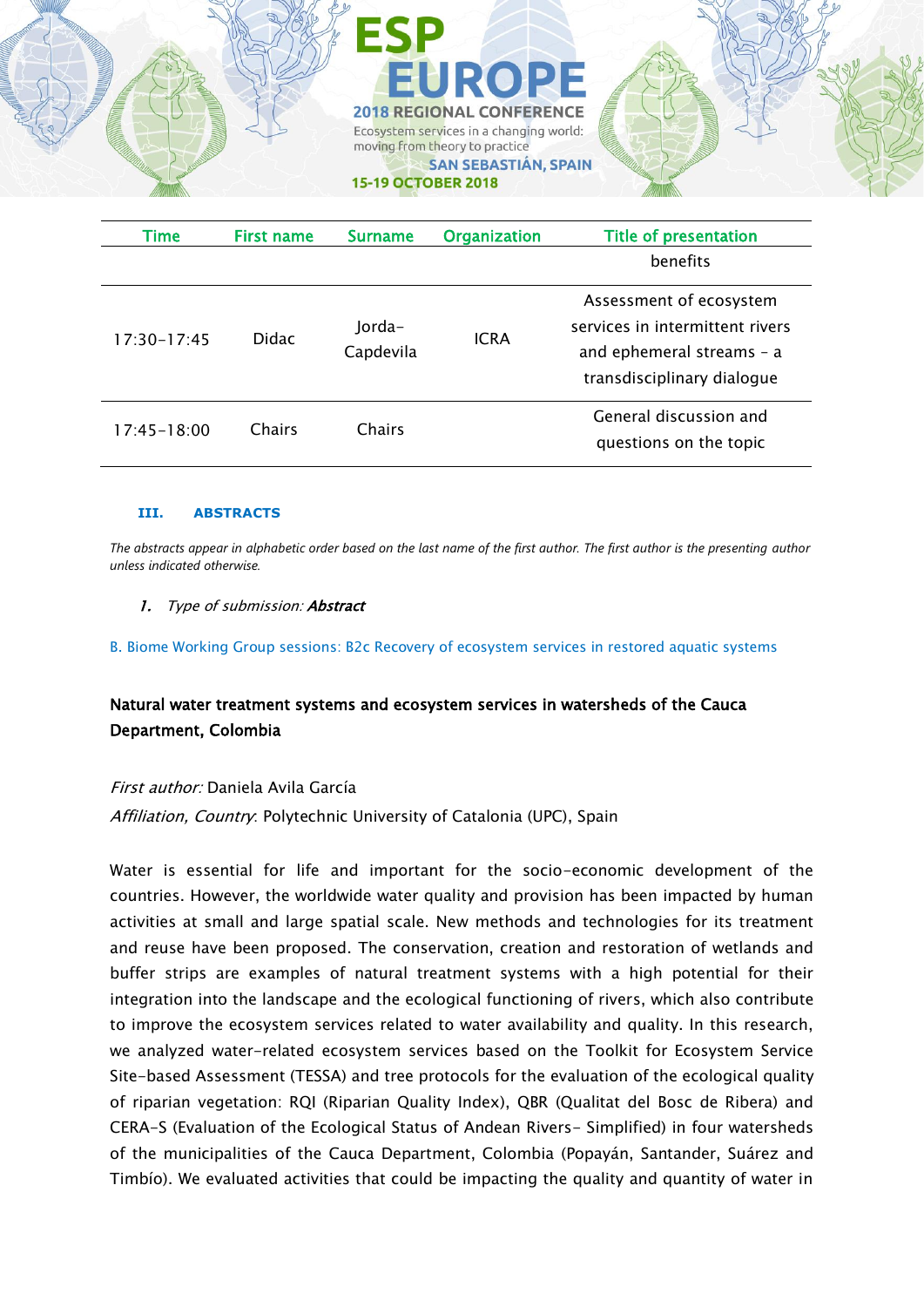**2018 REGIONAL CONFERENCE** Ecosystem services in a changing world: moving from theory to practice **SAN SEBASTIÁN, SPAIN 15-19 OCTOBER 2018** 

each one of the watersheds. In addition, strategic zones were identified for the conservation, creation or implementation of wetlands and buffer strips based on the results of the indexes, water physicochemical parameters and the application of alternative scenarios using tools recommended by TESSA as Costing Nature, Agua Andes-WaterWorld (Policy Support System V.3) and GIS software. The results of this study demonstrate the application of TESSA and modeling tools to carry out rapid and low-cost assessments of ecosystem services in areas where information may be limited or with difficult access. They also contribute knowledge of the area to support political and management decision-making related to the use and management of water resources.

Keywords: Ecosystem services, TESSA, watershed management, buffer strips, wetlands.

- 2. Type of submission: **Abstract**
- B. Biome Working Group sessions: B2c Recovery of ecosystem services in restored aquatic systems

## Changes in ecosystem services from wetland loss and restoration: An ecosystem assessment of the Danube Delta (1960-2010)

First author: Erik Gomez-Baggethun

Affiliation, Country: Norwegian University of Life Sciences, Norway

Deltaic flood plains provide critically important ecosystem services for humans, including food production, fresh water, flood control, nutrient cycling and immaterial benefits such as spiritual values and opportunities for recreation. Despite growing recognition of their societal and ecological importance, deltaic flood plains are declining worldwide at alarming rates. Loss of wetland ecosystem services bears long-term socio-economic costs that tend to be overlooked in policy and planning, ultimately being shifted towards future generations. Conversely, research suggests that wetland restoration can deliver important long-term benefits. This paper examines the costs and benefits of wetland loss and restoration at the Danube Delta, one of Europe's largest and most outstanding wetlands. First, we identify, characterize and measure the ecosystem services and benefits provided by the Danube Delta. Second, we assess trends in ecosystem services supply between 1960 and 2010, contrasting two periods characterized by different socio-political and economic frames: the socialist period where policies focused on land development (1960-1989) and the marketeconomy period where policies shifted towards ecological restoration and international trade(1990-2010). Our results indicate that i) the Danube Delta provide critically important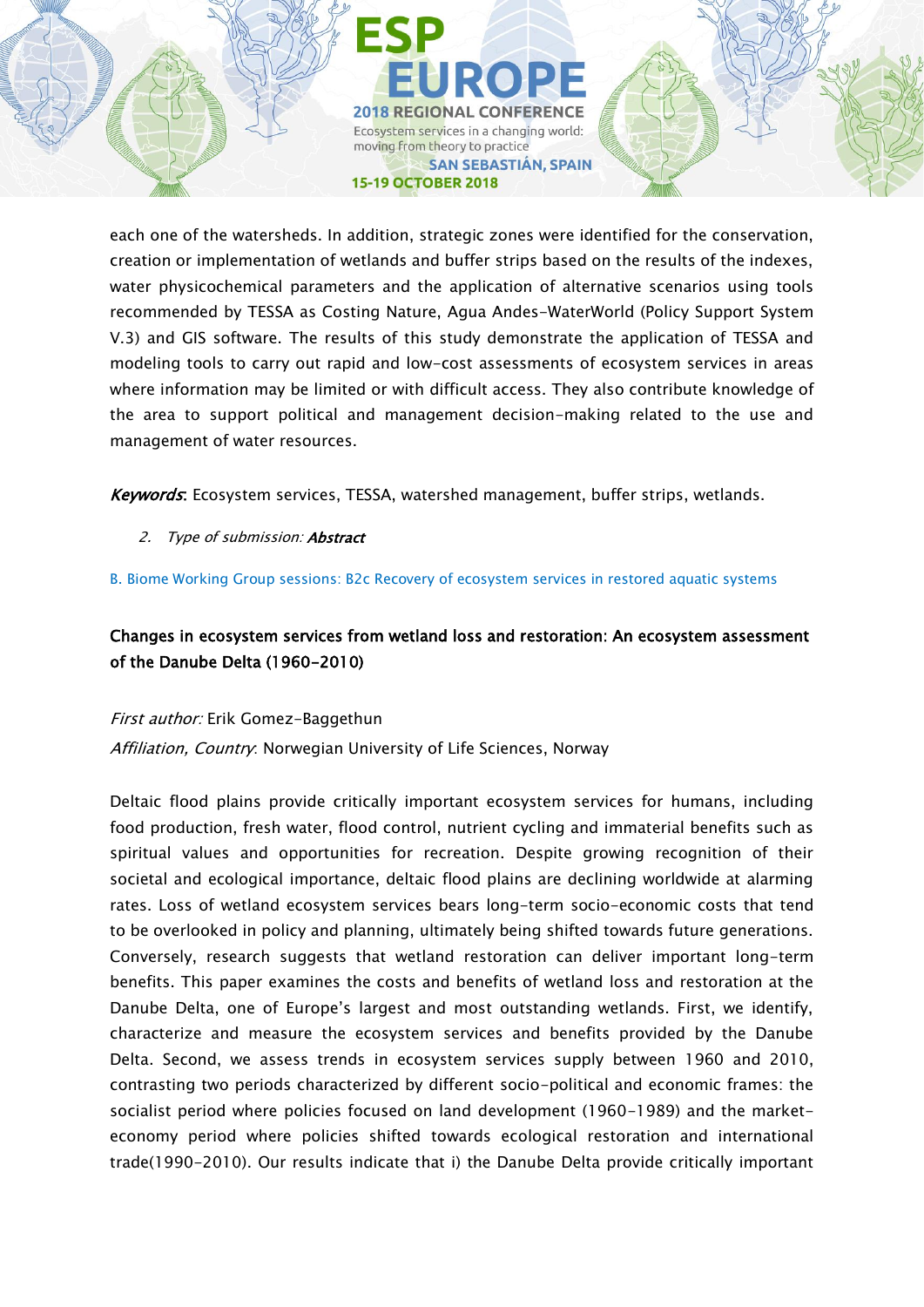services which benefits accrue from local communities to humanity at large, ii) over 60% of the Delta's ecosystem services have declined over the studied period, iii) socio-economic benefits from ecological restoration policies are already becoming apparent, and iv) part of this improvement occurs at the expense of shifting environmental costs to other areas.

**2018 REGIONAL CONFERENCE** Ecosystem services in a changing world:

**SAN SEBASTIÁN, SPAIN** 

moving from theory to practice

**15-19 OCTOBER 2018** 

Keywords: ecosystem assessment, socio-environmental costs, wetlands, restoration, Danube Delta, Romania

### 3. Type of submission: **Abstract**

B. Biome Working Group sessions: B2c Recovery of ecosystem services in restored aquatic systems

## Assessment of ecosystem services in intermittent rivers and ephemeral streams – a transdisciplinary dialogue

### First author: Dídac Jorda-Capdevila

Affiliation, Country: Catalan Institute for Water Research (ICRA), Spain

In the light of the limited knowledge on intermittent rivers and ephemeral streams (IRES), compared to that on permanent running waters, the SMIRES Cost Action aims at joining researchers from multiple fields (from hydrologists to ecologists, economists and managers) to create and compile knowledge about IRES. One of the works arisen from SMIRES is a transdisciplinary dialogue for searching, selecting, developing and implementing indicators for the assessment of ecosystem services in IRES. The studies on ecosystem services in perennial rivers cannot be successfully extended to intermittent rivers and ephemeral streams because of functional and structural differences. For instance, biogeochemical processes when the riverbed is dry and when water flows diverge, as well as the associated flora and fauna. Still, the lack of water does not imply a loss of services, rather a different type. For instance, dry riverbeds do not provide surface water but notably regulate its infiltration to aquifers. They even have specific socio-cultural value when runners use them as path or when shepherds use them as corridors for the livestock, among others.Thus, our presentation aims at raising awareness of the ecosystem services provided by IRES and encouraging researchers and managers to consider them in their socioeconomic assessments. In particular, we will 1) briefly introduce the main characteristics of IRES and the ecosystem services they provide, 2) present how by means of a transdisciplinary dialogue we have developed and selected indicators of ecosystem services (e.g., a photo-series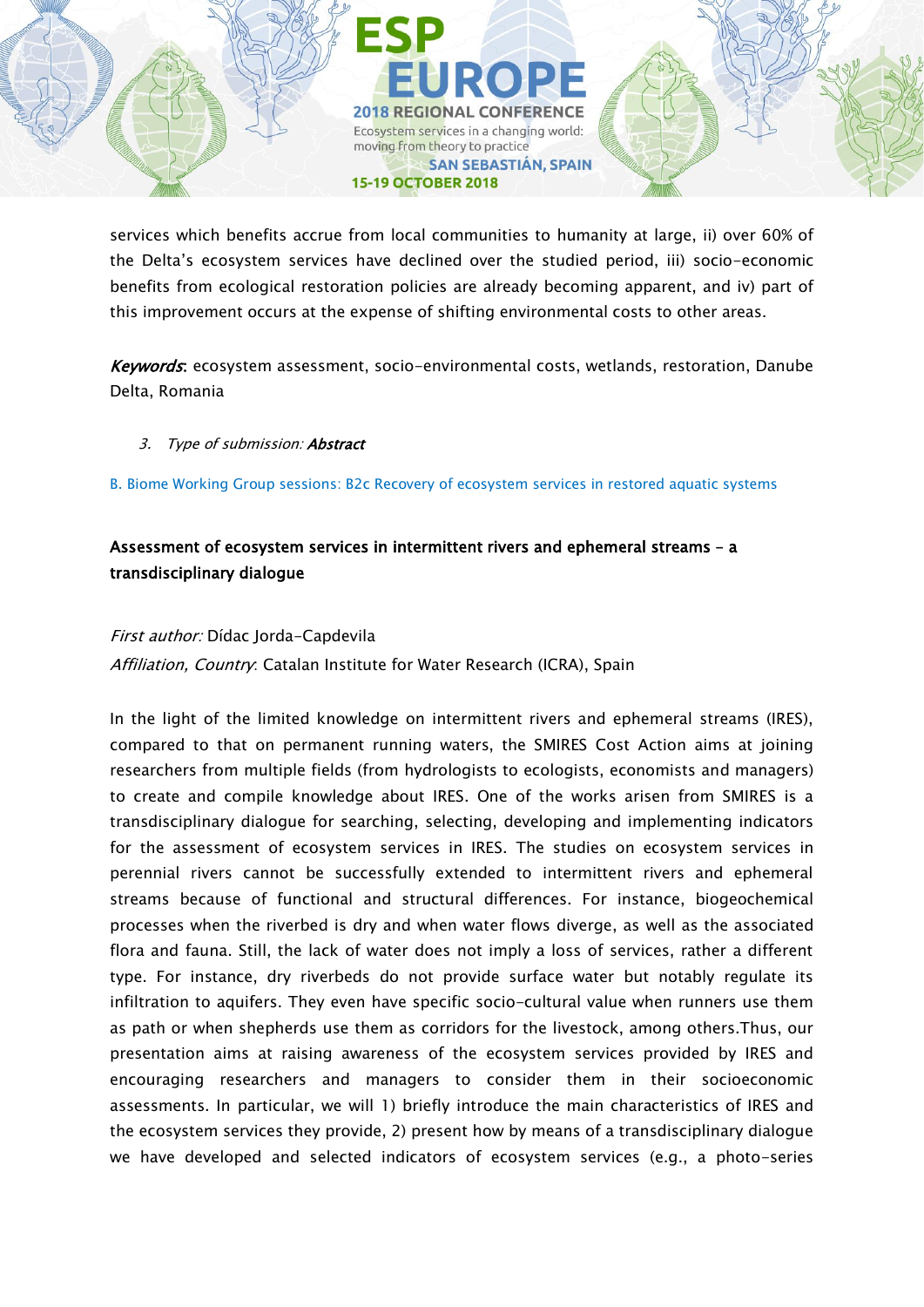

analysis in dry and flooded riverbeds), and finally 3) present and discuss how the indicators have been applied in several case studies in Czech Republic, France, Greece, Italy and Spain.

Keywords: ES indicators, intermittent rivers, transdisciplinarity, SMIRES, European rivers.

4. Type of submission: **Abstract** 

B. Biome Working Group sessions: B2c Recovery of ecosystem services in restored aquatic systems

## The capacity of a restored estuary to provide ecosystem services: system dynamics modelling as a useful tool to simulate recreational fishing benefits

First author: Sarai Pouso Affiliation, Country: AZTI, Spain

The social-ecological system framework is a useful approach to study marine ecosystem services such as recreational fishing, helping in the comprehension of human-nature interactions and of the outcomes of these interactions. System dynamic models (SDMs) are an integrated environmental modelling approach that can be used to model social-ecological systems. In this study, the recreational fishing activity in the restored Nerbioi estuary (Basque Country, Spain) was used to: (i) build a SDM representing the capacity of the estuary to provide ecosystem services and to measure the benefits (i.e. recreational fishing), and (ii) run simulations and analyze the consequences that future environmental management decisions and environmental accidents could have on the recreational fishing. The SDM built linked key ecological components (e.g. fish abundance and fish richness) with the social benefits obtained through recreational fishing (e.g. number of recreational fishers and their overall satisfaction with the activity), facilitating the comprehension of the complex relations and dependencies between the elements that shape this social-ecological system. The results of the simulations suggested that this system is currently resilient and able to respond to punctual and unexpected environmental changes. Also, that the adoption of environmental management measures to improve the sanitary and ecological conditions of the Nerbioi estuary could result in positive consequences for the recreational fishing activity. In conclusion, SDM can be a useful tool in environmental management alternative evaluation, as it facilitates the comprehension of the effects that the adoption of each alternative can have on both ecological and social variables, using scientifically reliable information. This tool can be especially useful when dealing with the non-material benefits such as cultural ecosystem services. Analysing the consequences that the adoption of environmental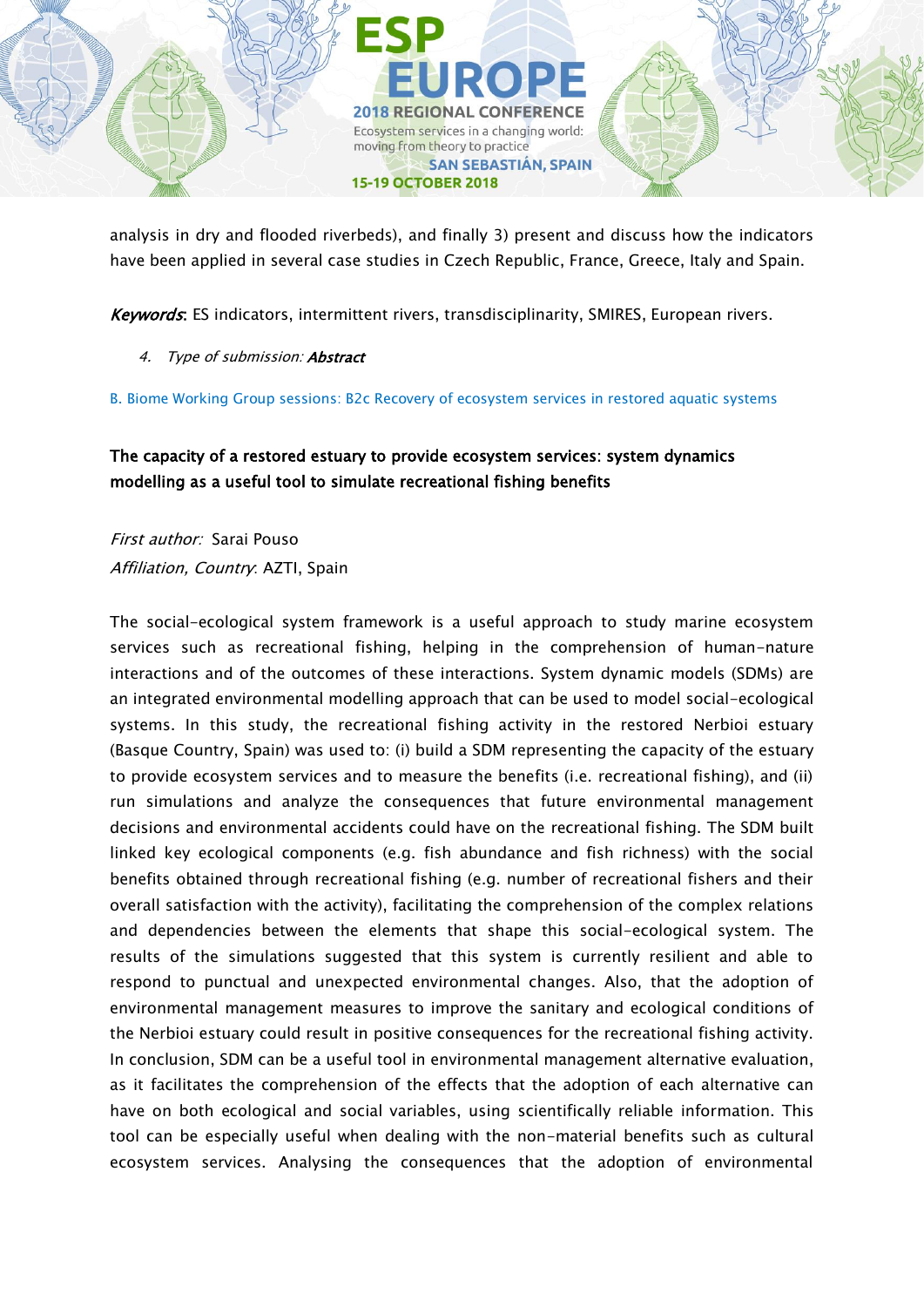

management actions can have on ecosystem services is necessary to ensure the success of the actions upon their implementation, and also to secure the future equilibria of the socialecological systems.

Keywords: social-ecological systems, recreational fishing, system dynamics modelling, ecosystem restoration

*5. Type of submission: Abstract*

B. Biome Working Group sessions: B2c Recovery of ecosystem services in restored aquatic systems

## Does recovery of ecosystems equal to the recovery of ecosystem services? Recreationalists' perceptions of the recovered Nerbioi estuary

First author: Sarai Pouso Affiliation, Country: AZTI, Spain

Well-functioning ecosystems hold high values of biodiversity and can provide a wide range of ecosystem services. In 25 years, Nerbioi estuary (North Spain) has changed from being one of the most polluted estuaries in Europe to one with a moderate ecological status, mainly due to the settlement of a Waste Water Treatment Plant in 1990. Recorded biotic and abiotic parameters show a clear ecological improvement in the estuary, but little is known about how these improvements influenced cultural ecosystem services and human wellbeing. In this study, we focused on two cultural services: recreational fishing along the estuary and bathing waters in three estuarine beaches. Two questionnaires were distributed to capture recreationalists behaviour and perceptions and compared with recorded environmental parameters. Most respondents perceived an improvement in water quality and linked it to the estuarine sanitation. Furthermore, results showed a positive correlation between the spatial pattern of the ecological recovery and users' behaviour: fishers preferred to fish in the outer estuary over the outer estuary; while beach visitors preferred to swim in the more external beaches over the inner one. However, not all the perceptions were in line with recorded improvements, with fishers´ perceptions being more negative than recorded changes on fish abundance and fish richness. Despite this, both fishers and beach users are satisfied with the overall recreational experience and will probably continue visiting the estuary. Our findings highlight that water sanitation actions are important for the recovery of degraded coastal environments and for the maintenance of ecosystem services. Also, that multidisciplinary research is necessary to better comprehend the links between environmental recovery and the provision of ecosystem services.